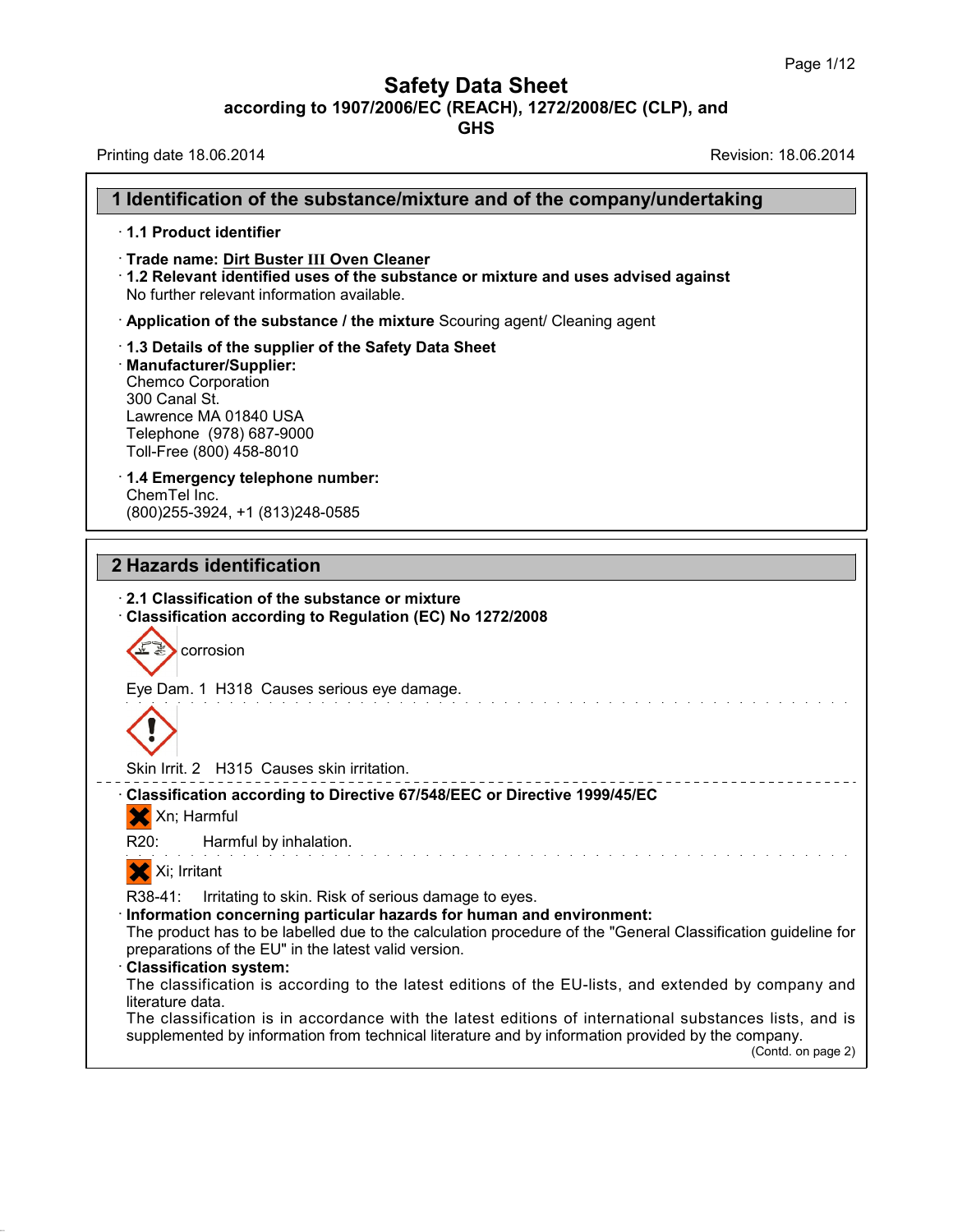## **Safety Data Sheet according to 1907/2006/EC (REACH), 1272/2008/EC (CLP),and**

**GHS**

Printing date 18.06.2014 **Printing date 18.06.2014** 

38.0.33

(Contd. of page 1) · **2.2 Label elements** · **Labelling according to Regulation (EC) No 1272/2008** The product is classified and labelled according to the CLP regulation. · **Hazard pictograms** GHS05 · **Signal word** Danger · **Hazard-determining components of labelling:** 2-aminoethanol · **Hazard statements** H315 Causes skin irritation. H318 Causes serious eye damage. · **Precautionary statements** P280 Wear protective gloves / eye protection.<br>P264 Wash thoroughly after handling Wash thoroughly after handling. P303+P361+P353 IF ON SKIN (or hair): Remove/Take off immediately all contaminated clothing. Rinse skin with water/shower. P305+P351+P338 IF IN EYES: Rinse cautiously with water for several minutes. Remove contact lenses, if present and easy to do. Continue rinsing. P301+P330+P331 IF SWALLOWED: rinse mouth. Do NOT induce vomiting. P501 Dispose of contents/container in accordance with local/regional/national/international regulations. · **Additional information:** Keep out of the reach of children · **Hazard description:** · **WHMIS-symbols:** D2B - Toxic material causing other toxic effects · **NFPA ratings (scale 0 - 4)**  $2 \times 0$  Reactivity = 0  $\frac{1}{2}$  Fire = 0  $Health = 2$ · **HMIS-ratings (scale 0 - 4) HEALTH FIRE REALTH 2 Health = 2**<br>FIRE **D** Fire = 0<br>REACTIVITY **0** Reactivity = 0  $\boxed{2}$  Health = 2 0 Fire = 0 · **HMIS Long Term Health Hazard Substances** 67-56-1 methanol (Contd. on page 3) **Trade name: Dirt Buster III Oven Cleaner**<br>**Trade name: Dirt Buster III Oven Cleaner**<br>**Trade name: Dirt Buster III Oven Cleaner**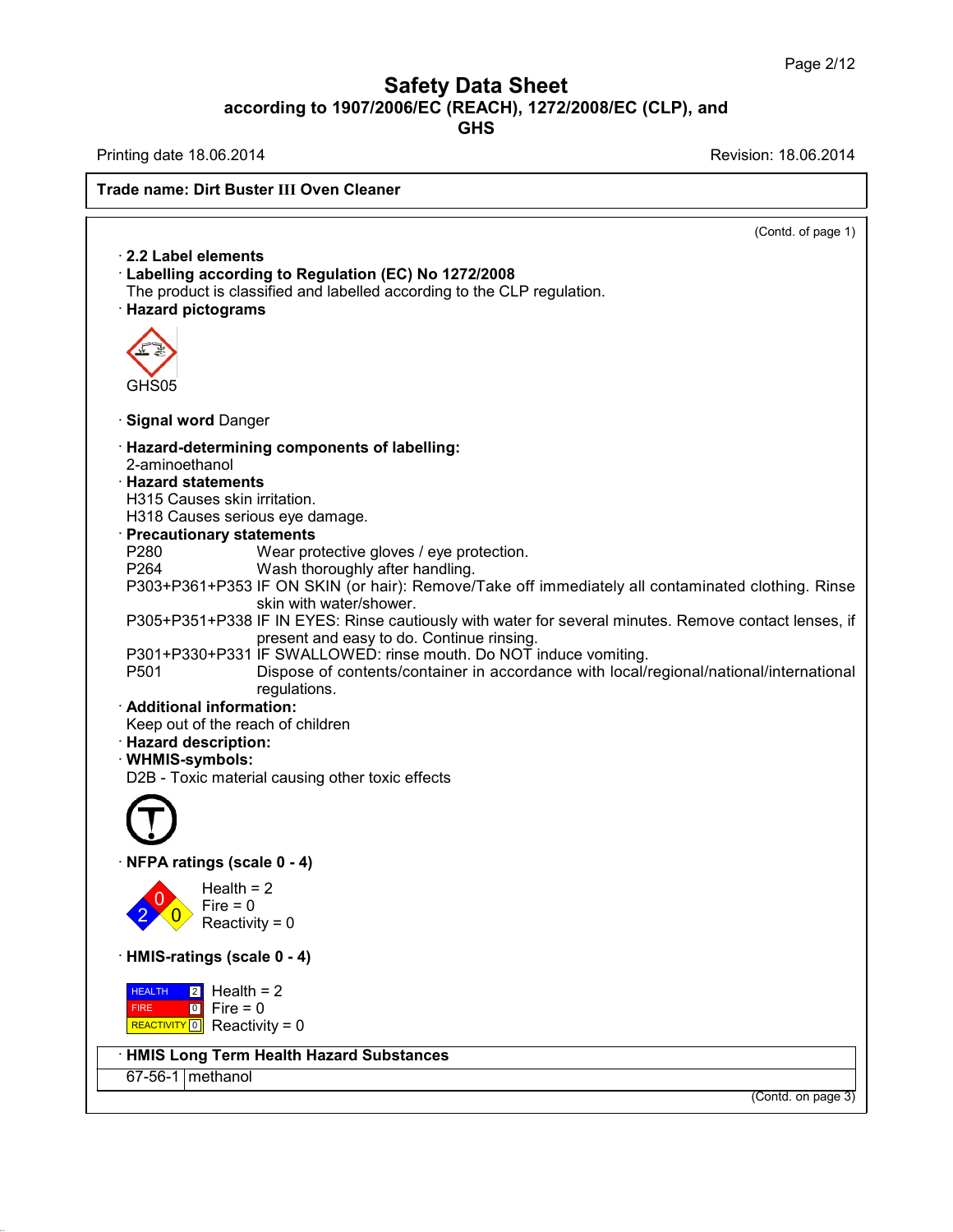Printing date 18.06.2014 **Printing date 18.06.2014** 

(Contd. of page 2)

#### · **2.3 Other hazards**

#### · **Results of PBT and vPvB assessment**

· **PBT:** Not applicable.

· **vPvB:** Not applicable.

### **3 Composition/information on ingredients**

#### · **3.2 Mixtures**

· **Description:** Mixture of substances listed below with nonhazardous additions.

| Dangerous components:                                                                                |                                                                                                                                                                          |                    |
|------------------------------------------------------------------------------------------------------|--------------------------------------------------------------------------------------------------------------------------------------------------------------------------|--------------------|
| CAS: 141-43-5<br>EINECS: 205-483-3<br>Index number: 603-030-00-8                                     | 2-aminoethanol<br>$\bullet$ C R34; $\times$ Xn R20/21/22<br>Skin Corr. 1B, H314<br>Acute Tox. 4, H302; Acute Tox. 4, H312; Acute Tox. 4, H332<br>Aquatic Chronic 3, H412 | $10\%$             |
| CAS: 68604-71-7                                                                                      | Disodium cocoamphodipropionate<br>$\mathsf{\times}$ Xi R36<br><b>R66</b><br>$\Diamond$ Eye Irrit. 2, H319                                                                | $10\%$             |
| CAS: 27323-41-7<br>EINECS: 248-406-9                                                                 | Dodecylbenzenesulphonic acid, compound with 2,2',2"-<br>nitrilotriethanol (1:1)<br>$\mathsf{\times}$ Xn R22<br>$\Diamond$ Acute Tox. 4, H302                             | $10\%$             |
| CAS: 26836-07-7<br>EINECS: 248-024-2                                                                 | dodecylbenzenesulphonic acid, compound with2-aminoethanol (1:<br>1)<br>$\mathsf{\times}$ Xn R22<br>$\Diamond$ Acute Tox. 4, H302                                         | < 10%              |
| CAS: 29911-28-2<br>EINECS: 249-951-5                                                                 | 1-(2-butoxy-1-methylethoxy)propan-2-ol                                                                                                                                   | $10\%$             |
| CAS: 67-56-1<br>EINECS: 200-659-6<br>Index number: 603-001-00-X $\sqrt{\diamond}$ Flam. Liq. 2, H225 | methanol<br>PR11 T R23/24/25-39/23/24/25; AFR11<br>Acute Tox. 3, H301; Acute Tox. 3, H311; Acute Tox. 3, H331<br>$\hat{\textbf{S}}$ STOT SE 1, H370                      | $\overline{$ <1,0% |
|                                                                                                      | <b>Additional information:</b> For the wording of the listed risk phrases refer to section 16.                                                                           |                    |

#### **4 First aid measures**

- · **4.1 Description of first aid measures**
- · **General information:** Immediately remove any clothing soiled by the product.
- · **After inhalation:** Supply fresh air; consult doctor in case of complaints.

#### · **After skin contact:**

38.0.33

Immediately rinse with water.

If skin irritation continues, consult a doctor.

(Contd. on page 4)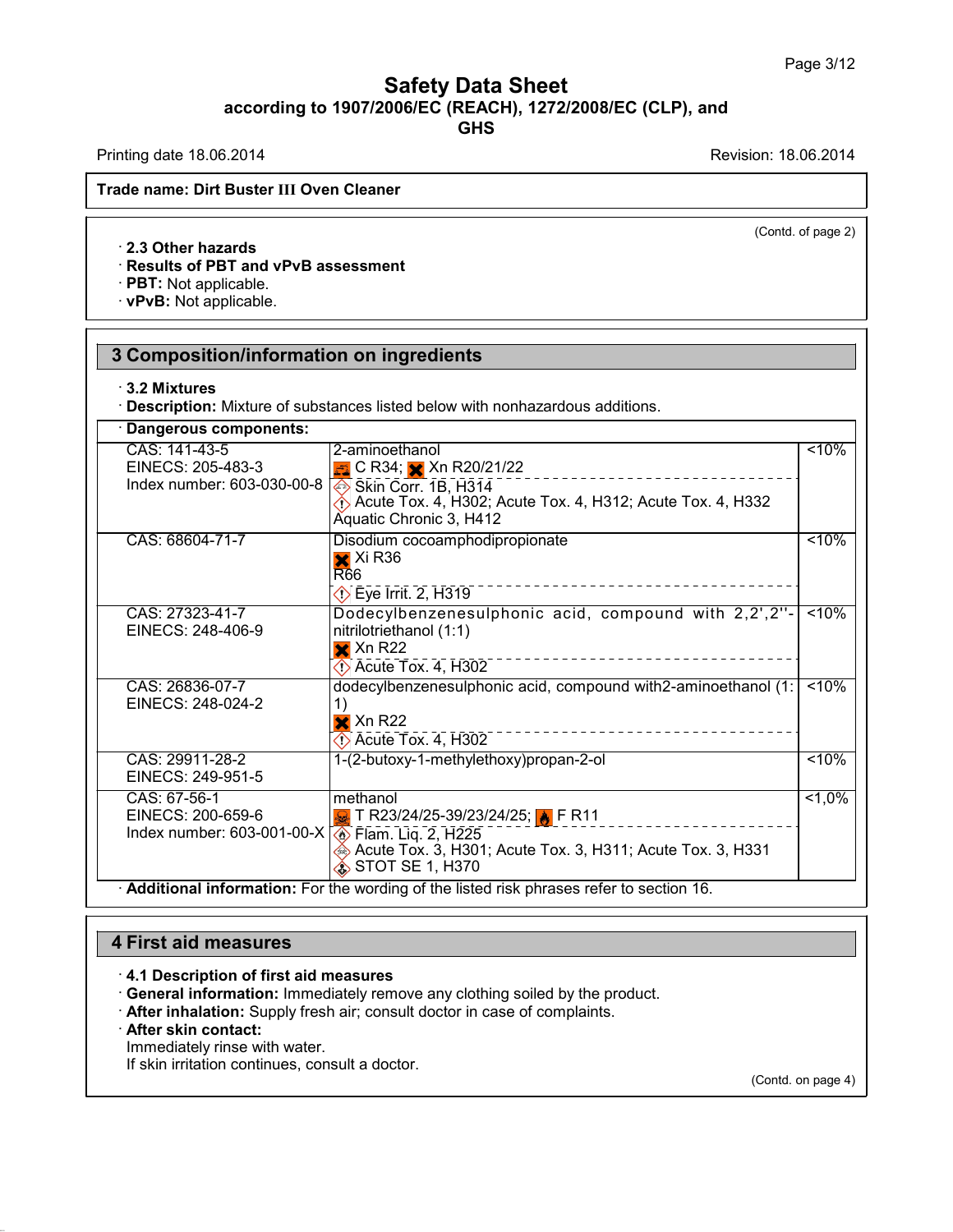**GHS**

Printing date 18.06.2014 **Printing date 18.06.2014** 

(Contd. of page 3)

· **After eye contact:** Remove contact lenses if worn, if possible.

Rinse opened eye for several minutes under running water. Then consult a doctor.

#### · **After swallowing:**

Rinse out mouth and then drink plenty of water.

Do not induce vomiting; call for medical help immediately.

#### · **4.2 Most important symptoms and effects, both acute and delayed**

Coughing

Cramp

Nausea

· **Hazards** No further relevant information available.

· **4.3 Indication of any immediate medical attention and special treatment needed** Medical supervision for at least 48 hours.

#### **5 Firefighting measures**

- · **5.1 Extinguishing media**
- · **Suitable extinguishing agents:** Use fire extinguishing methods suitable to surrounding conditions.
- · **For safety reasons unsuitable extinguishing agents:** None.
- · **5.2 Special hazards arising from the substance ormixture**
- Formation of toxic gases is possible during heating or in case of fire.
- · **5.3 Advice for firefighters**
- · **Protective equipment:**

Wear self-contained respiratory protective device.

Wear fully protective suit.

· **Additional information** No further relevant information available.

#### **6 Accidental release measures**

· **6.1 Personal precautions, protective equipment and emergency procedures** Wear protective equipment. Keep unprotected persons away. Particular danger of slipping on leaked/spilled product. Ensure adequate ventilation · **6.2 Environmental precautions:** Do not allow to enter sewers/ surface or ground water.

Dilute with plenty of water.

38.0.33

· **6.3 Methods and material for containment and cleaning up:**

Absorb with liquid-binding material (sand, diatomite, acid binders, universal binders, sawdust).

- Dispose contaminated material as waste according to item 13.
- · **6.4 Reference to other sections**

See Section 7 for information on safe handling.

See Section 8 for information on personal protection equipment.

See Section 13 for disposal information.

(Contd. on page 5)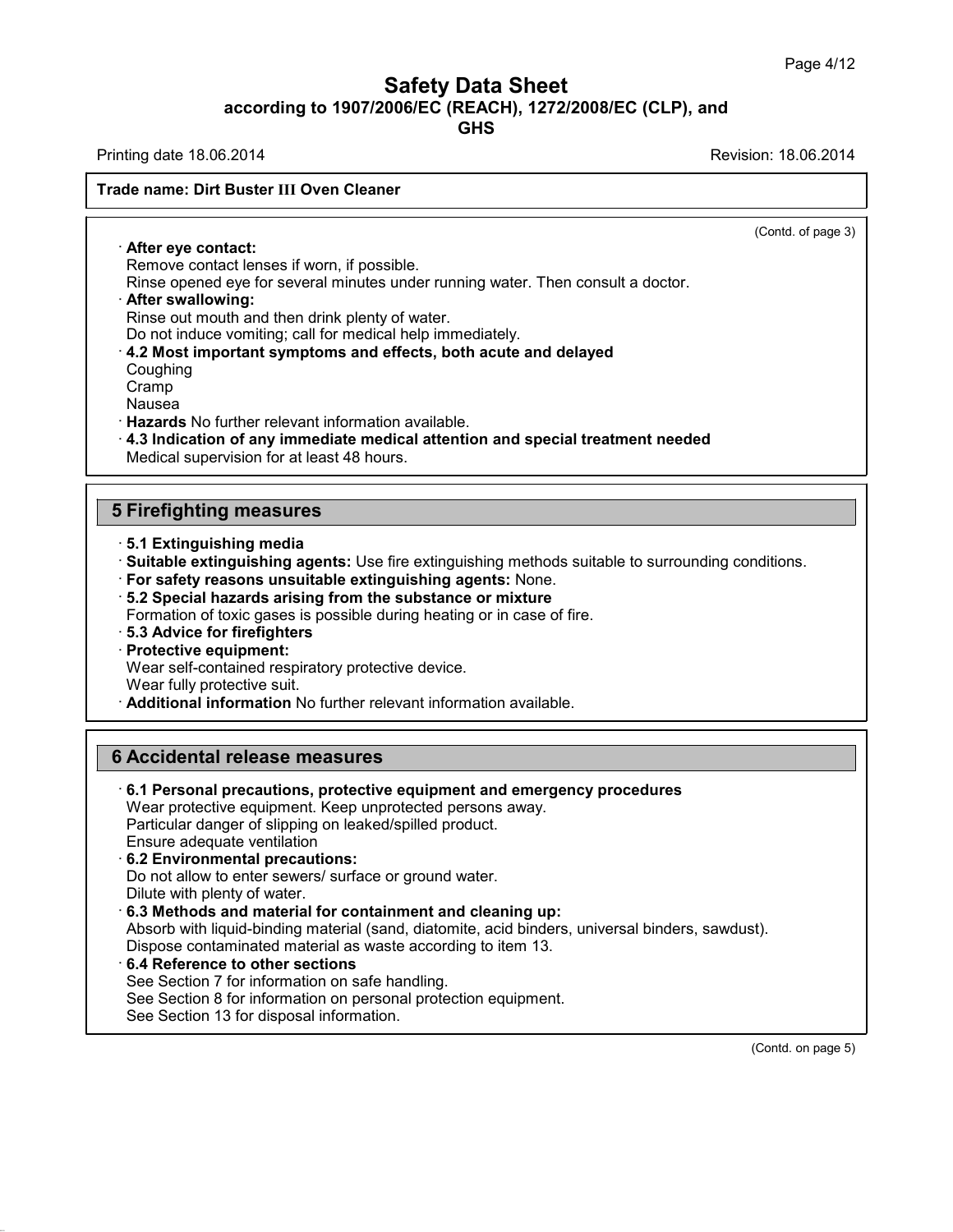Printing date 18.06.2014 **Printing date 18.06.2014** 

(Contd. of page 4)

### **7 Handling and storage**

· **7.1 Precautions for safe handling**

Ensure good ventilation/exhaustion at the workplace.

Prevent formation of aerosols.

· **Information about fire - and explosion protection:** No special measures required.

- · **7.2 Conditions for safe storage, including any incompatibilities**
- · **Storage:**
- · **Requirements to be met by storerooms and receptacles:** Avoid storage near extreme heat, ignition sources or open flame. No special requirements. · **Information about storage in one common storage facility:**

Do not store together with acids. Store away from foodstuffs.

- Store away from oxidizing agents.
- · **Further information about storage conditions:**

Store in cool, dry conditions in well sealed receptacles.

- Protect from frost.
- · **7.3 Specific end use(s)** No further relevant information available.

### **8 Exposure controls/personal protection**

· **Additional information about design of technical facilities:** No further data; see item 7.

· **8.1 Control parameters**

|                  | 141-43-5 2-aminoethanol                                                                                      |  |
|------------------|--------------------------------------------------------------------------------------------------------------|--|
| IOELV (EU)       | Short-term value: 7,6 mg/m <sup>3</sup> , 3 ppm<br>Long-term value: 2,5 mg/m <sup>3</sup> , 1 ppm<br>Skin    |  |
| PEL (USA)        | Long-term value: 6 mg/m <sup>3</sup> , 3 ppm                                                                 |  |
| REL (USA)        | Short-term value: 15 mg/m <sup>3</sup> , 6 ppm<br>Long-term value: 8 mg/m <sup>3</sup> , 3 ppm               |  |
| TLV (USA)        | Short-term value: 15 mg/m <sup>3</sup> , 6 ppm<br>Long-term value: 7,5 mg/m <sup>3</sup> , 3 ppm             |  |
|                  | EL (Canada) Short-term value: 6 ppm<br>Long-term value: 3 ppm                                                |  |
|                  | EV (Canada) Short-term value: 15 mg/m <sup>3</sup> , 6 ppm<br>Long-term value: 7,5 mg/m <sup>3</sup> , 3 ppm |  |
| 67-56-1 methanol |                                                                                                              |  |
| IOELV (EU)       | Long-term value: 260 mg/m <sup>3</sup> , 200 ppm<br>Skin                                                     |  |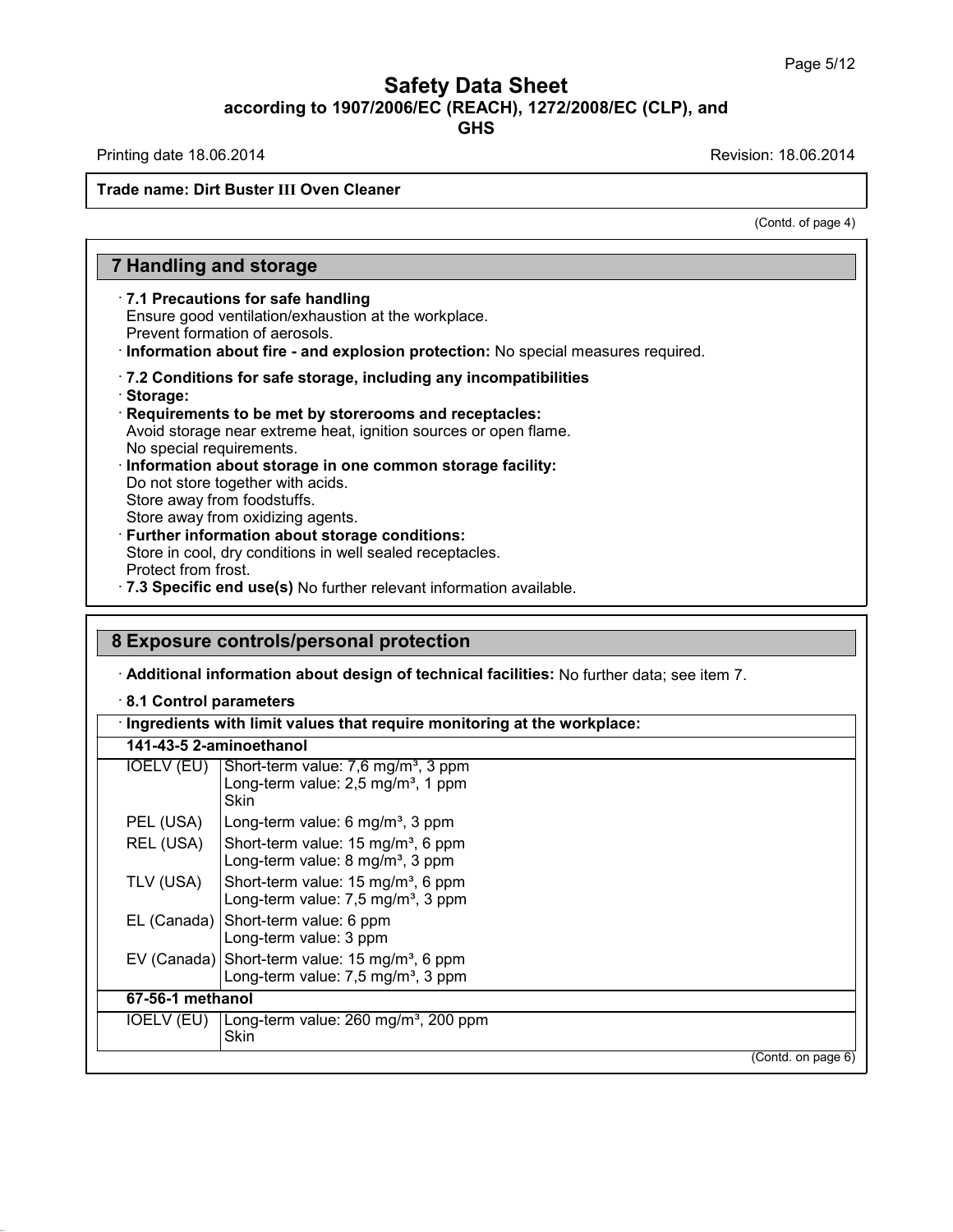#### **Safety Data Sheet according to 1907/2006/EC (REACH), 1272/2008/EC (CLP),and GHS**

Printing date 18.06.2014 **Revision: 18.06.2014** 

**Trade name: Dirt Buster III Oven Cleaner**

|                                                                              | (Contd. of page 5)                                                                                                                                                                                                                                                                                                                                                                                                                                                                                                                                                                                                                                                                  |
|------------------------------------------------------------------------------|-------------------------------------------------------------------------------------------------------------------------------------------------------------------------------------------------------------------------------------------------------------------------------------------------------------------------------------------------------------------------------------------------------------------------------------------------------------------------------------------------------------------------------------------------------------------------------------------------------------------------------------------------------------------------------------|
| PEL (USA)                                                                    | Long-term value: 260 mg/m <sup>3</sup> , 200 ppm                                                                                                                                                                                                                                                                                                                                                                                                                                                                                                                                                                                                                                    |
| REL (USA)                                                                    | Short-term value: 325 mg/m <sup>3</sup> , 250 ppm<br>Long-term value: 260 mg/m <sup>3</sup> , 200 ppm<br>Skin                                                                                                                                                                                                                                                                                                                                                                                                                                                                                                                                                                       |
| TLV (USA)                                                                    | Short-term value: 328 mg/m <sup>3</sup> , 250 ppm<br>Long-term value: 262 mg/m <sup>3</sup> , 200 ppm<br>Skin; BEI                                                                                                                                                                                                                                                                                                                                                                                                                                                                                                                                                                  |
| EL (Canada)                                                                  | Short-term value: 250 ppm<br>Long-term value: 200 ppm<br>Skin                                                                                                                                                                                                                                                                                                                                                                                                                                                                                                                                                                                                                       |
|                                                                              | EV (Canada) Short-term value: 325 mg/m <sup>3</sup> , 250 ppm<br>Long-term value: 260 mg/m <sup>3</sup> , 200 ppm<br>Skin                                                                                                                                                                                                                                                                                                                                                                                                                                                                                                                                                           |
|                                                                              | · <b>DNELs</b> No further relevant information available.<br>· PNECs No further relevant information available.                                                                                                                                                                                                                                                                                                                                                                                                                                                                                                                                                                     |
|                                                                              | · Ingredients with biological limit values:                                                                                                                                                                                                                                                                                                                                                                                                                                                                                                                                                                                                                                         |
| 67-56-1 methanol                                                             |                                                                                                                                                                                                                                                                                                                                                                                                                                                                                                                                                                                                                                                                                     |
| BEI (USA) 15 mg/L<br>8.2 Exposure controls<br><b>Respiratory protection:</b> | Medium: urine<br>Time: end of shift<br>Parameter: Methanol (background, nonspecific)<br>Additional information: The lists valid during the making were used as basis.<br>Personal protective equipment:<br><b>General protective and hygienic measures:</b><br>The usual precautionary measures are to be adhered to when handling chemicals.<br>Keep away from foodstuffs, beverages and feed.<br>Immediately remove all soiled and contaminated clothing.<br>Wash hands before breaks and at the end of work.<br>Avoid contact with the eyes and skin.<br>Not necessary if room is well-ventilated.<br>Use suitable respiratory protective device when aerosol or mist is formed. |
| · Protection of hands:                                                       | NIOSH or EN approved organic vapor respirator equipped with a dust/mist prefilter should be used.<br>Protective gloves                                                                                                                                                                                                                                                                                                                                                                                                                                                                                                                                                              |
| degradation.<br><b>Material of gloves</b>                                    | The glove material has to be impermeable and resistant to the product/ the substance/ the preparation.<br>Selection of the glove material on consideration of the penetration times, rates of diffusion and the<br>(Contd. on page 7)                                                                                                                                                                                                                                                                                                                                                                                                                                               |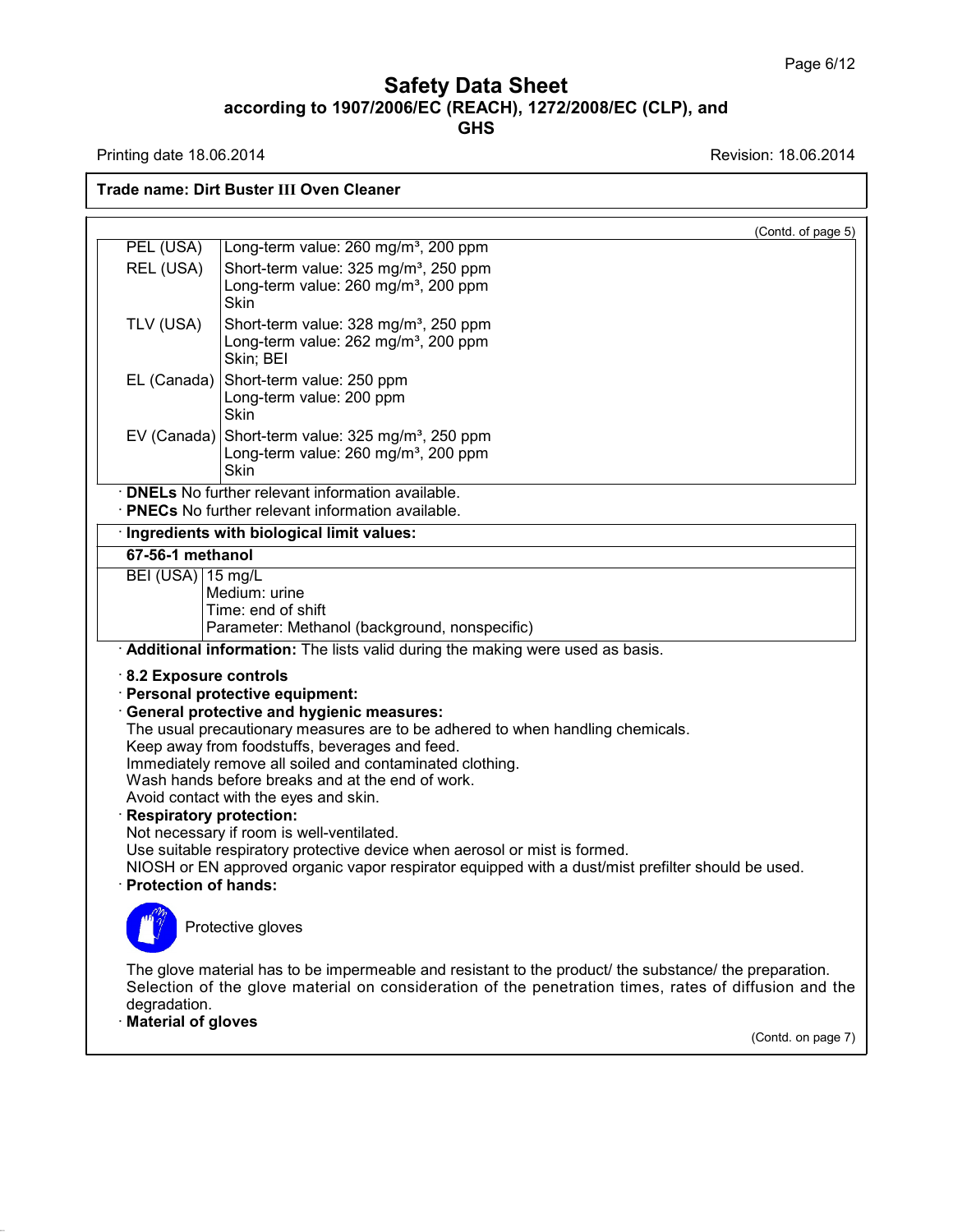**GHS**

Printing date 18.06.2014 **Printing date 18.06.2014** 

(Contd. of page 6)

The selection of the suitable gloves does not only depend on the material, but also on further marks of quality and varies from manufacturer to manufacturer. As the product is a preparation of several substances, the resistance of the glove material can not be calculated in advance and has therefore to be checked prior to the application.

· **Penetration time of glove material**

The exact break through time has to be found out by the manufacturer of the protective gloves and has to be observed.

- · **For the permanent contact gloves made of the following materials are suitable:** Rubber gloves · **Eye protection:**
- Contact lenses should not be worn.



Safety glasses

· **Body protection:** Protective work clothing

- · **Limitation and supervision of exposure into the environment**
- No further relevant information available.
- · **Risk management measures**

See Section 7 for additional information. No further relevant information available.

#### **9 Physical and chemical properties**

· **9.1 Information on basic physical and chemical properties**

· **General Information**

| · Appearance:                       |                                               |                    |
|-------------------------------------|-----------------------------------------------|--------------------|
| Form:                               | Liquid                                        |                    |
| Colour:                             | Red                                           |                    |
| · Odour:                            | Characteristic                                |                    |
| Odour threshold:                    | Not determined.                               |                    |
| $\cdot$ pH-value at 20 °C:          | $9,5 - 10$                                    |                    |
| Change in condition                 |                                               |                    |
| <b>Melting point/Melting range:</b> | Not Determined.                               |                    |
| <b>Boiling point/Boiling range:</b> | 212 °F / 100 °C                               |                    |
| · Flash point:                      | Not applicable.                               |                    |
| · Flammability (solid, gaseous):    | Not applicable.                               |                    |
| · Auto/Self-ignition temperature:   | Not determined.                               |                    |
| · Decomposition temperature:        | Not determined.                               |                    |
| · Self-igniting:                    | Product is not self-igniting.                 |                    |
| · Danger of explosion:              | Product does not present an explosion hazard. |                    |
| $\cdot$ Explosion limits:           |                                               |                    |
| Lower:                              | Not determined.                               |                    |
|                                     |                                               | (Contd. on page 8) |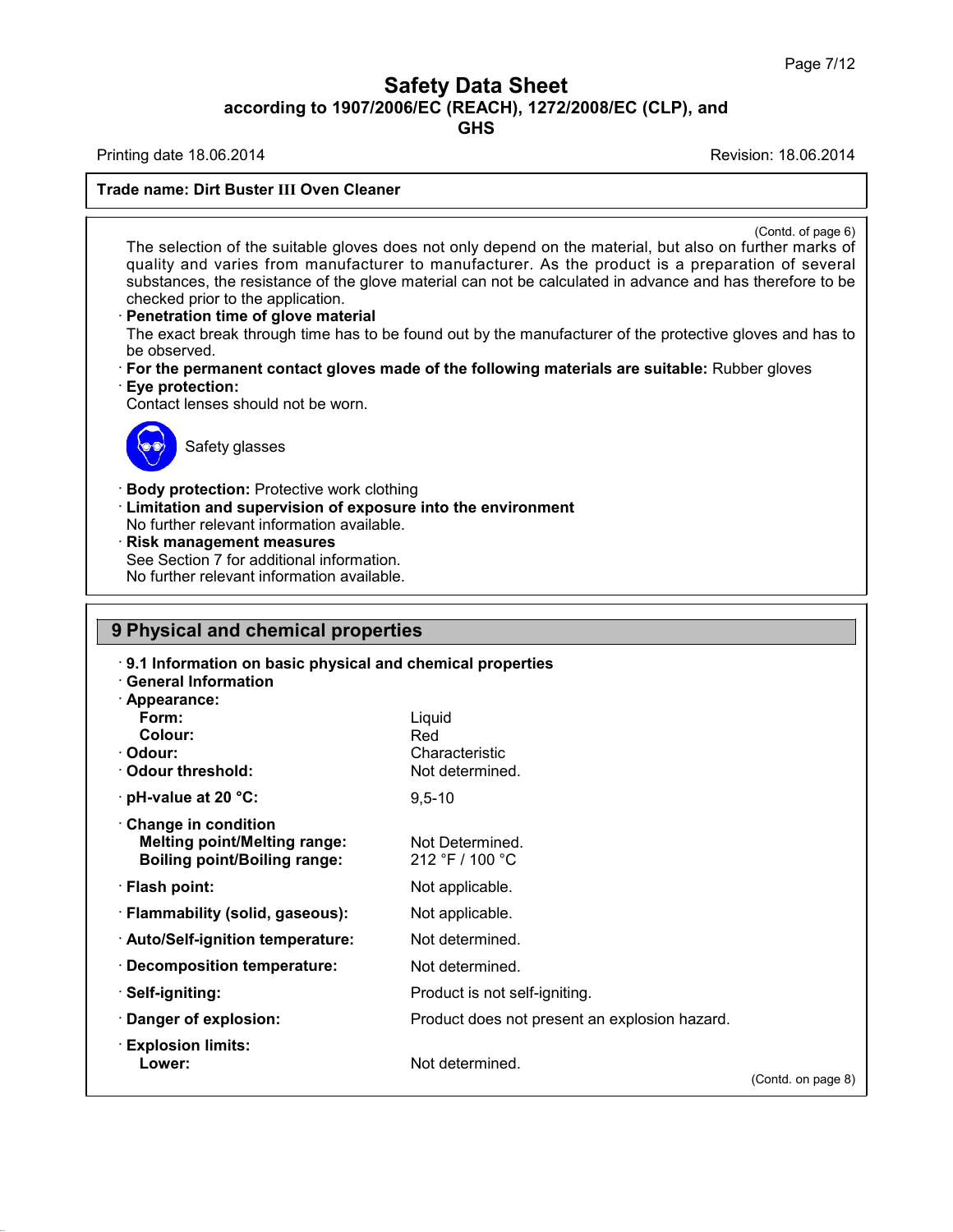## **Safety Data Sheet according to 1907/2006/EC (REACH), 1272/2008/EC (CLP),and**

**GHS**

Printing date 18.06.2014 **Printing date 18.06.2014** 

| Trade name: Dirt Buster III Oven Cleaner                         |                                            |                    |
|------------------------------------------------------------------|--------------------------------------------|--------------------|
|                                                                  |                                            | (Contd. of page 7) |
| Upper:                                                           | Not determined.                            |                    |
| · Vapour pressure:                                               | Not determined.                            |                    |
| · Density at 20 °C:                                              | $1,03$ g/cm <sup>3</sup>                   |                    |
| · Relative density                                               | Not determined.                            |                    |
| · Vapour density                                                 | Not determined.                            |                    |
| <b>Evaporation rate</b>                                          | Not determined.                            |                    |
| $\cdot$ Solubility in / Miscibility with                         |                                            |                    |
| water:                                                           | Fully miscible.                            |                    |
| · Partition coefficient (n-octanol/water): Not determined.       |                                            |                    |
| · Viscosity:                                                     |                                            |                    |
| Dynamic:                                                         | Not determined.                            |                    |
| Kinematic:                                                       | Not determined.                            |                    |
| · Solvent content:                                               |                                            |                    |
| VOC (US EPA Method 24A)                                          | $1\%Wt$                                    |                    |
| ⋅ 9.2 Other information                                          | No further relevant information available. |                    |
|                                                                  |                                            |                    |
| <b>10 Stability and reactivity</b>                               |                                            |                    |
| ⋅ 10.1 Reactivity                                                |                                            |                    |
| 10.2 Chemical stability                                          |                                            |                    |
| · Thermal decomposition / conditions to be avoided:              |                                            |                    |
| No decomposition if used and stored according to specifications. |                                            |                    |

· **10.3 Possibility of hazardous reactions**

Reacts with strong oxidizing agents.

Reacts with strong acids.

· **10.4 Conditions to avoid** No further relevant information available.

- · **10.5 Incompatible materials:** No further relevant information available.
- · **10.6 Hazardous decomposition products:**

Carbon monoxide and carbon dioxide

Sulphur oxides (SOx) Nitrogen oxides

### **11 Toxicological information**

#### · **11.1 Information on toxicological effects**

· **Acute toxicity:**

38.0.33

· **Primary irritant effect:**

· **on the skin:** Irritant to skin and mucous membranes.

· **on the eye:** Strong irritant with the danger of severe eye injury.

· **Sensitization:** No sensitizing effects known.

#### · **Additional toxicological information:**

The product shows the following dangers according to the calculation method of the General EU Classification Guidelines for Preparations as issued in the latest version:

(Contd. on page 9)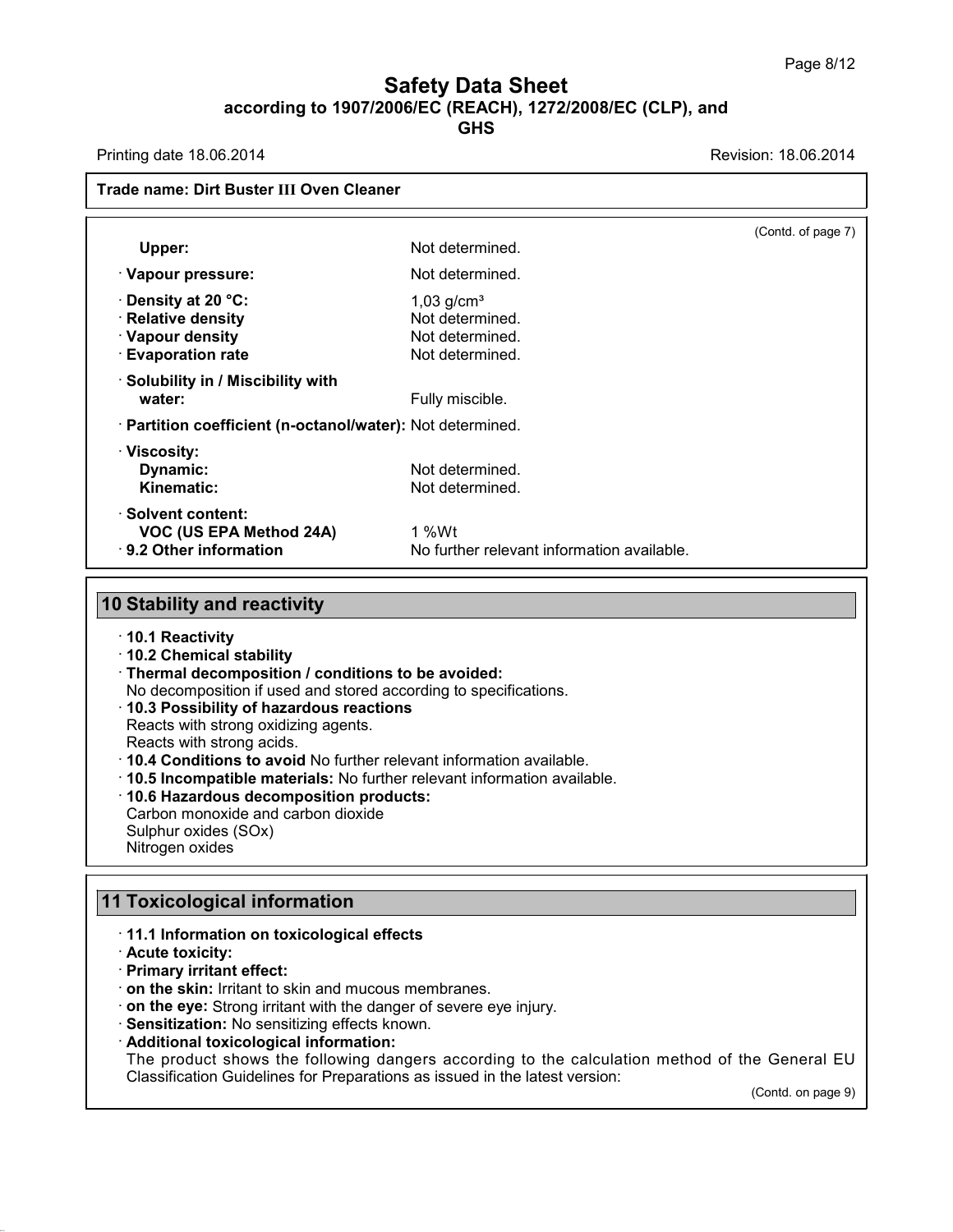Printing date 18.06.2014 **Printing date 18.06.2014** 

(Contd. of page 8)

Harmful Irritant

**12 Ecological information**

- · **12.1 Toxicity**
- · **Aquatic toxicity:** No further relevant information available.
- · **12.2 Persistence and degradability** biodegradable
- · **12.3 Bioaccumulative potential** No further relevant information available.
- · **12.4 Mobility in soil** No further relevant information available.
- · **Additional ecological information:**
- · **General notes:**

This statement was deduced from the properties of the single components.

Due to available data on eliminability/decomposition and bioaccumulation potential a prolonged damage of the environment is unlikely.

Water hazard class 1 (German Regulation) (Self-assessment): slightly hazardous for water

Do not allow undiluted product or large quantities of it to reach ground water, water course or sewage system.

#### · **12.5 Results of PBT and vPvB assessment**

- · **PBT:** Not applicable.
- · **vPvB:** Not applicable.

· **12.6 Other adverse effects** No further relevant information available.

#### **13 Disposal considerations**

#### · **13.1 Waste treatment methods**

· **Recommendation**

Smaller quantities can be disposed of with household waste.

Can be burned with household garbage after consulting with the waste disposal facility operator and the pertinent authorities and adhering to the necessary technical regulations.

· **Uncleaned packaging:**

· **Recommendation:** Disposal must be made according to official regulations.

· **Recommended cleansing agents:** Water, if necessary together with cleansing agents.

#### **14 Transport information**

| $\cdot$ 14.1 UN-Number<br>DOT, ADR, ADN, IMDG, IATA<br>14.2 UN proper shipping name<br>DOT, ADR, ADN, IMDG, IATA<br>14.3 Transport hazard class(es) | Not Regulated<br>Not Regulated |                     |  |
|-----------------------------------------------------------------------------------------------------------------------------------------------------|--------------------------------|---------------------|--|
| DOT, ADR, ADN, IMDG, IATA<br>∴Class                                                                                                                 | Not Regulated                  | (Contd. on page 10) |  |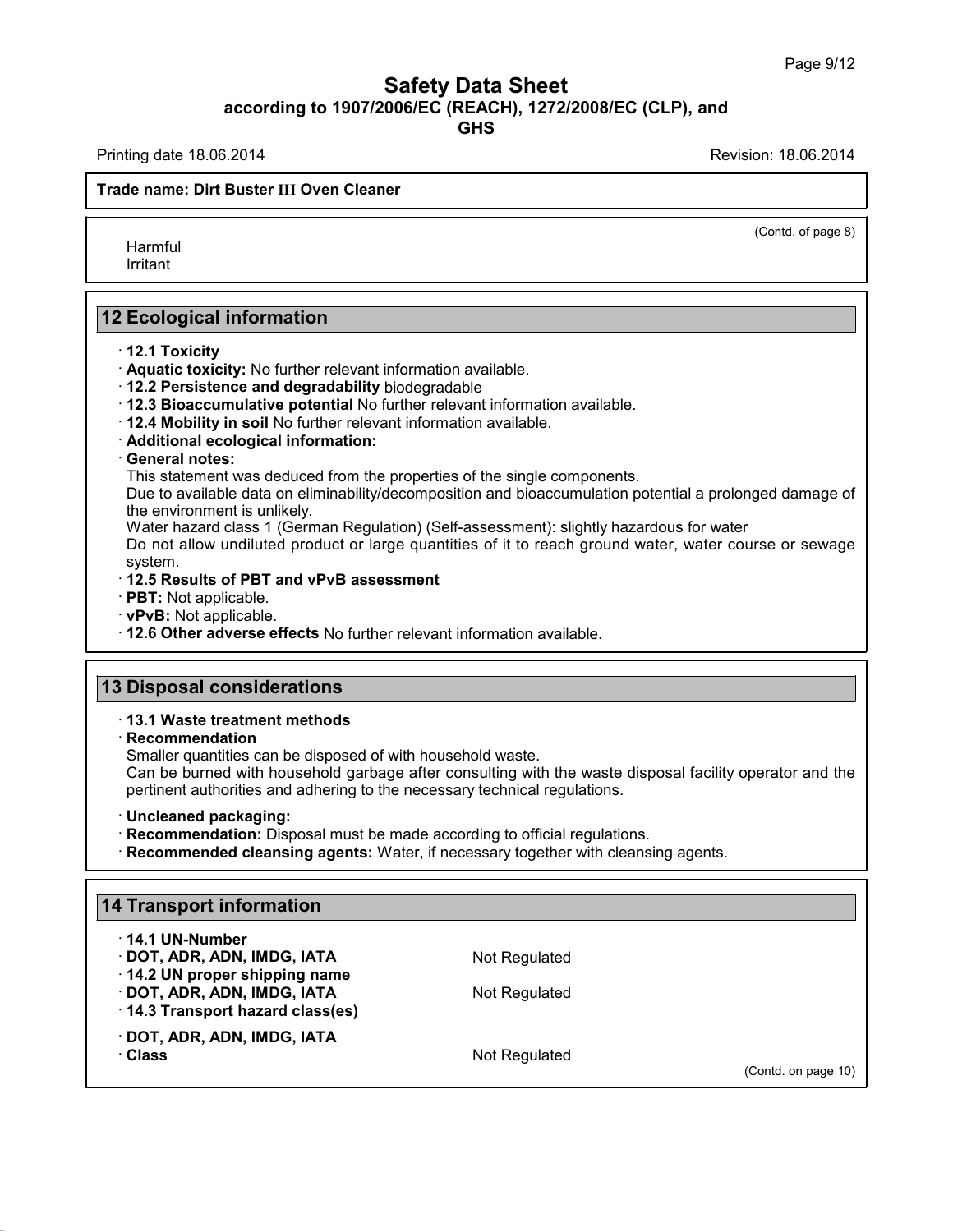### **Safety Data Sheet according to 1907/2006/EC (REACH), 1272/2008/EC (CLP),and**

**GHS**

Printing date 18.06.2014 **Revision: 18.06.2014** 

|                                                                                                                      | (Contd. of page 9)                                                                                  |  |
|----------------------------------------------------------------------------------------------------------------------|-----------------------------------------------------------------------------------------------------|--|
| 14.4 Packing group                                                                                                   |                                                                                                     |  |
| · DOT, ADR, IMDG, IATA                                                                                               | Not Regulated                                                                                       |  |
| · 14.5 Environmental hazards:                                                                                        |                                                                                                     |  |
| · Marine pollutant:                                                                                                  | No                                                                                                  |  |
| 14.6 Special precautions for user<br>14.7 Transport in bulk according to Annex II of                                 | Not applicable.                                                                                     |  |
| <b>MARPOL73/78 and the IBC Code</b>                                                                                  | Not applicable.                                                                                     |  |
| · UN "Model Regulation":                                                                                             |                                                                                                     |  |
|                                                                                                                      |                                                                                                     |  |
| <b>15 Regulatory information</b><br>· United States (USA)<br>· SARA<br>Section 355 (extremely hazardous substances): | 15.1 Safety, health and environmental regulations/legislation specific for the substance or mixture |  |
| None of the ingredients is listed.                                                                                   |                                                                                                     |  |
| Section 313 (Specific toxic chemical listings):                                                                      |                                                                                                     |  |
| 67-56-1 methanol                                                                                                     |                                                                                                     |  |
| · TSCA (Toxic Substances Control Act):                                                                               |                                                                                                     |  |
| All ingredients are listed.                                                                                          |                                                                                                     |  |
| · Proposition 65 (California):                                                                                       |                                                                                                     |  |
| Chemicals known to cause cancer:                                                                                     |                                                                                                     |  |
| None of the ingredients is listed.                                                                                   |                                                                                                     |  |
| Chemicals known to cause reproductive toxicity for females:                                                          |                                                                                                     |  |

None of the ingredients is listed.

· **Chemicals known to cause developmental toxicity:**

67-56-1 methanol

38.0.33

· **Carcinogenic Categories**

· **EPA (Environmental Protection Agency)**

None of the ingredients is listed.

· **IARC (International Agency for Research on Cancer)**

None of the ingredients is listed.

· **TLV (Threshold Limit Value established by ACGIH)**

None of the ingredients is listed.

· **NIOSH-Ca (National Institute for Occupational Safety and Health)**

None of the ingredients is listed.

(Contd. on page 11)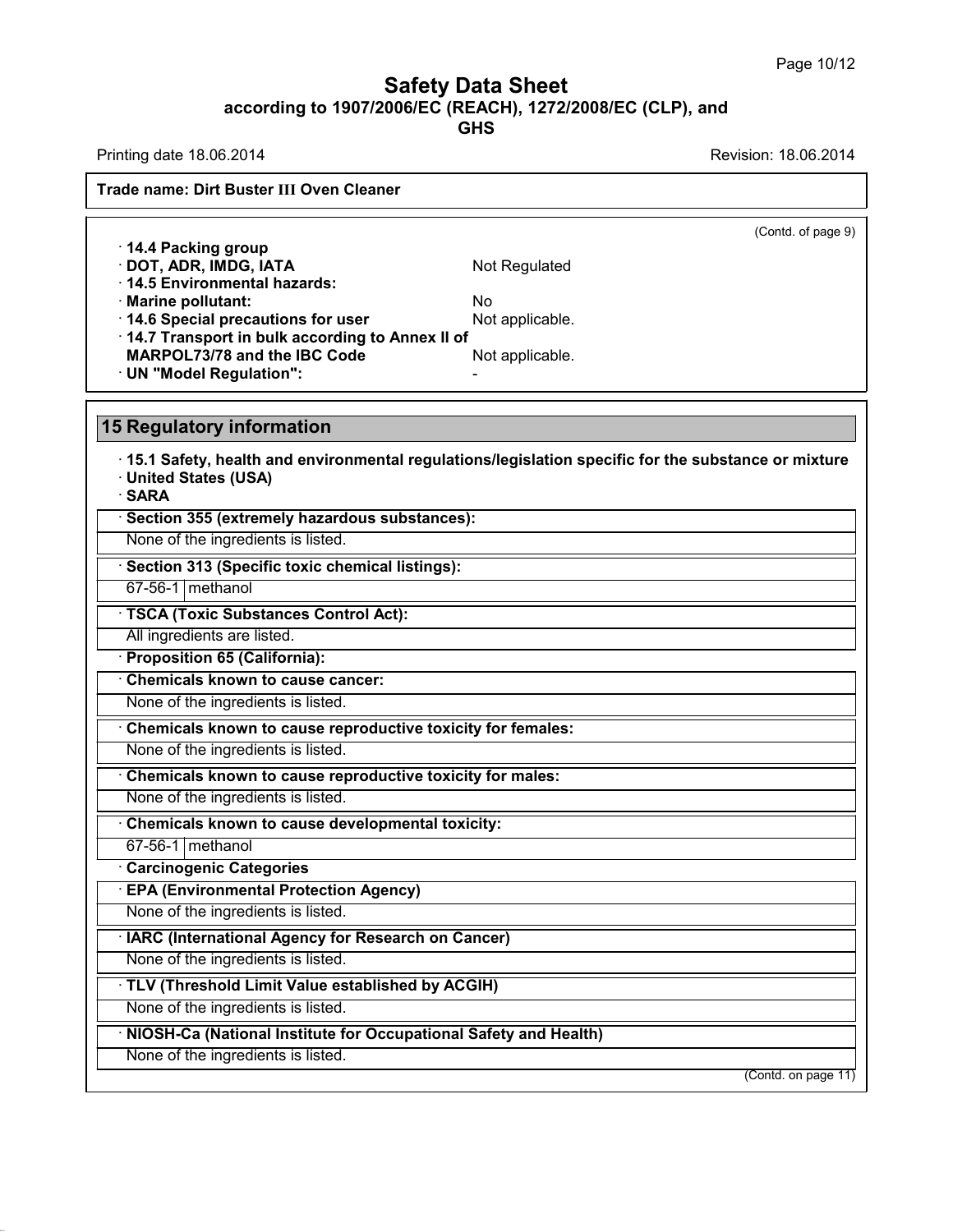Printing date 18.06.2014 **Printing date 18.06.2014** 

· **Canada**

(Contd. of page 10)

· **Canadian Domestic Substances List (DSL)**

All ingredients are listed.

· **Canadian Ingredient Disclosure list (limit 0.1%)**

None of the ingredients is listed.

· **Canadian Ingredient Disclosure list (limit 1%)**

141-43-5 2-aminoethanol

· **National regulations:**

· **Other regulations, limitations and prohibitive regulations**

· **Substances of very high concern (SVHC) according to REACH, Article 57**

None of the ingredients is listed.

· **15.2 Chemical safety assessment:** A Chemical Safety Assessment has not been carried out.

#### **16 Other information**

This information is based on our present knowledge. However, this shall not constitute a guarantee for any specific product features and shall not establish a legally valid contractual relationship.

#### · **Relevant phrases**

| H <sub>225</sub> | Highly flammable liquid and vapour. |
|------------------|-------------------------------------|
|------------------|-------------------------------------|

- H301 Toxic if swallowed.<br>H302 Harmful if swallowe
- H<sub>302</sub> Harmful if swallowed.<br>H<sub>311</sub> H<sub>231</sub> Toxic in contact with s
- Toxic in contact with skin.
- H312 Harmful in contact with skin.
- H314 Causes severe skin burns and eye damage.
- H319 Causes serious eye irritation.<br>H331 Toxic if inhaled.
- 
- H331 Toxic if inhaled.<br>H332 Harmful if inhale Harmful if inhaled.
- H370 Causes damage to organs.
- H412 Harmful to aquatic life with long lasting effects.
- 
- R11 Highly flammable.<br>R20/21/22 Harmful by inhalat Harmful by inhalation, in contact with skin and if swallowed.
- 
- R22 Harmful if swallowed.<br>R23/24/25 Toxic by inhalation, in Toxic by inhalation, in contact with skin and if swallowed.
- R34 Causes burns.
- R36 Irritating to eyes.
- R39/23/24/25 Toxic: danger of very serious irreversible effects through inhalation, in contact with skin and if swallowed.
- R66 Repeated exposure may cause skin dryness or cracking.

#### · **Abbreviations and acronyms:**

ADR: Accord européen sur le transport des marchandises dangereuses par Route (European Agreement concerning the International Carriage of Dangerous Goods by Road) IMDG: International Maritime Code for Dangerous Goods DOT: US Department of Transportation

IATA: International Air Transport Association

38.0.33

GHS: Globally Harmonized System of Classification and Labelling of Chemicals

(Contd. on page 12)